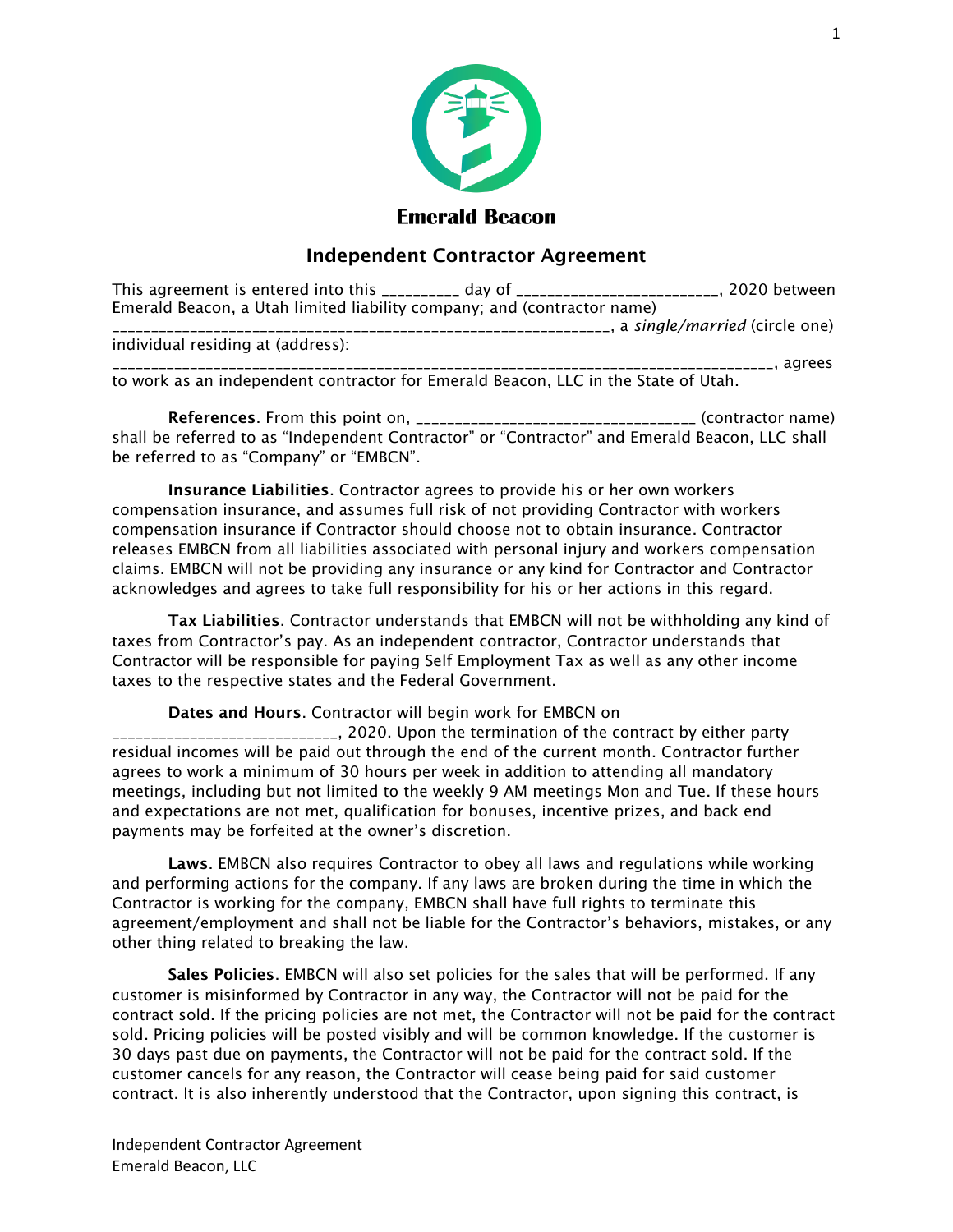legally and lawfully bound to fulfill all duties as EMBCN sees fit to prepare, train, and work throughout the time of employment with EMBCN. It is further understood that upon signing this contract, the signee will not work for or affiliate with other Marketing/Advertising companies throughout the time of employment with EMBCN.

Cell Phones. Contractor must provide and pay for personal cell phones which may be used for work purposes. Contractor agrees not to seek reimbursement or compensation from EMBCN for use of personal cell phones.

Transportation. Contractor is responsible for his or her own transportation. If Contractor does not have transportation. Contractor agrees not to seek reimbursement or compensation from EMBCN for gas or use of personal vehicles.

Incentives. At the sole discretion of the Company, EMBCN may offer incentives to be paid when they are fully earned within the time frame. The Contractor shall not be entitled to a certain dollar amount of incentives. These are earned by reaching the goals set forth by EMBCN. If the Contractor does not qualify or meet the goals as outlined by EMBCN, he or she will not be paid for the incentive. Incentives are separate and different from commissions.

Pay. All independent contractors will receive a percentage of the overall revenue produced from their sales. This percentage shall be outlined in the "Commission" portion of this contract.

Commission. EMBCN agrees to pay the contractor for their upfront payment no later than two weeks after each account was serviced. Upfront payment will be 30% for each account assuming a minimum of \$1500.00 is charged to the client for initial service, and a minimum service term of 3 months, plus a 5% residual backend commission. Upfront payment will be 40% for each account assuming a minimum of \$2500.00 is charged to the client for initial service, and a minimum service term of 3 months, plus an 8% residual backend commission. Upfront payment will be 50% for each account assuming a minimum of \$5000.00 is charged to the client for initial service, and a minimum service term of 3 months, plus a 10% residual backend payment. To calculate total commissions owed for backend payments, EMBCN will review all the Contractor's accounts at the end of each month to determine if each is in good standing. If account is 30 days or more past due or client has cancelled before the end of the service agreement, that contract will be considered a canceled account. If contractor leaves, final residual payments will be paid through the end of the month of termination.

Payment Schedule. Residual Payments will be paid at the end of each month based on the contacts closed the previous month. Residual Payments will be paid no sooner than thirty (30) days and no later than thirty-five (35) days following the close of a contract. Upfront payments will be paid out every two weeks for contracts closed and paid those two weeks prior.

Non-Compete. Contractor agrees not to compete against EMBCN for a period of 2 years after the Contractor's employment has been terminated for any reason. Contractor agrees that doing so would cause damage to EMBCN, and as such, is cause for legal action against the Contractor. The Contractor shall not sell any kind of service or provide any kind of training to any other company who provides any type of service or product that is the same or similar to services offered by EMBCN. Contractor agrees to not have any contact of any kind with any customer after Contractor's employment has been terminated by either party. Contractor agrees to not do anything that would injure the reputation or wellbeing of EMBCN.

Protected Materials. The Contractor agrees that the materials EMBCN shall provide for the training shall be considered property of EMBCN. Once the employment has expired, these materials shall not be used by the contractor. The Contractor agrees not to make copies of these materials unless written consent is given. The Contractor agrees that all techniques and training materials are considered either physical or intellectual property of EMBCN. If the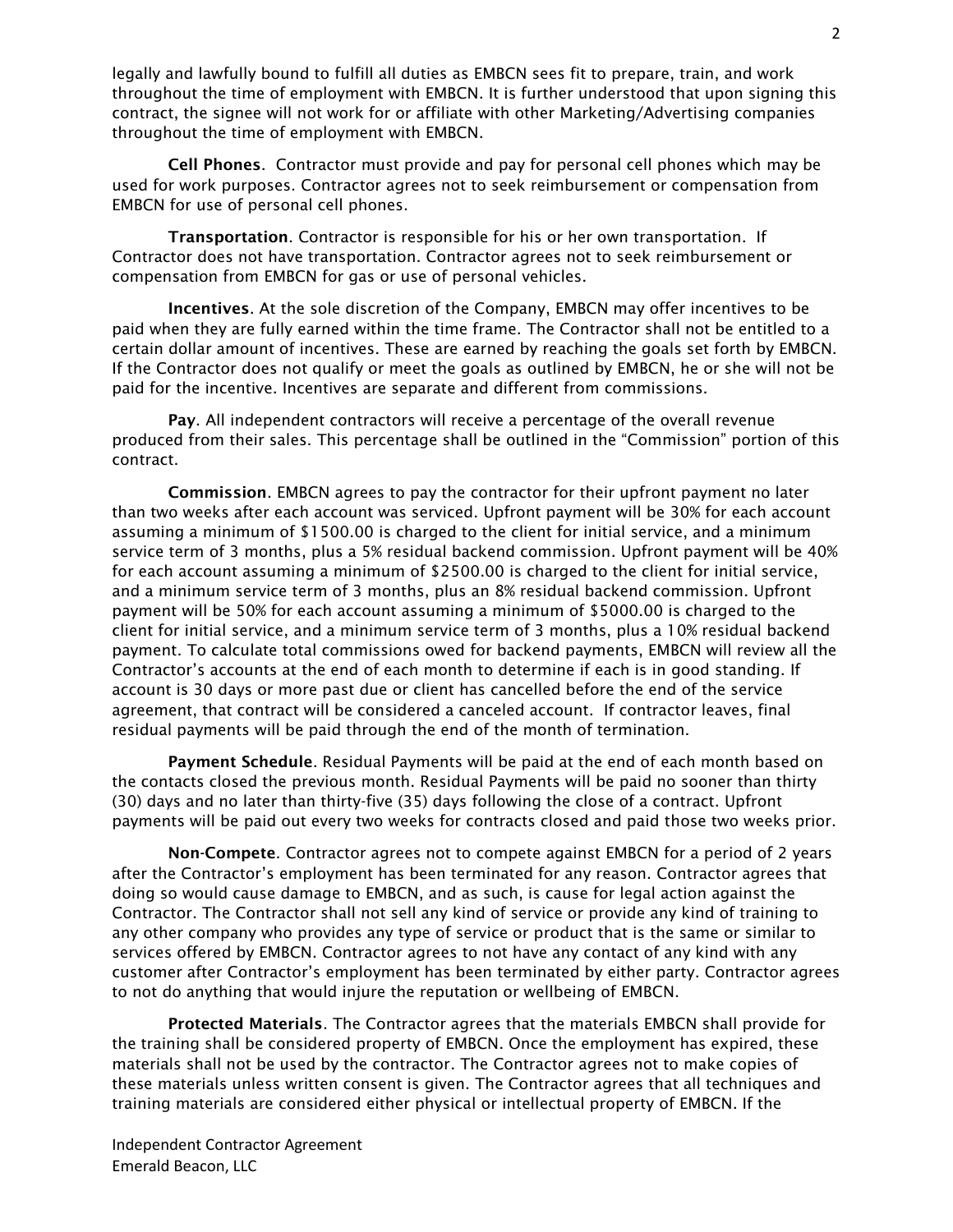Contractor breaks these stipulations, EMBCN shall be allowed to take legal action to recover such property. If the Contractor gives such property to any other company, ENBCN shall be allowed to take legal action. The Contractor agrees this will cause a great damage to the Company and as such, the Contractor agrees to pay for any damage caused by such an action. Protected materials include but are not limited to: EMBCN Training Manuals, Training DVDs, Training Audio, Training Techniques, Online Resources, Contracts, or any other item or idea that would give any other company a competitive advantage.

Interpretation and Enforcement. This Contract constitutes the entire understanding and contract between the parties with respect to its subject matter, and there are no promises or understandings between the parties other than those contained in this Contract. This Contract may not be amended or modified, nor any provision waived, except by a signed written contract by the parties. This Contract shall be governed by the laws of Texas. In the event that any provision of this Contract is found to be null, void, or unenforceable, all remaining provisions shall remain intact and be enforceable to the maximum extent allowed by law. The Company reserves the right to release Contractor for any reason.

Litigation and Attorneys' Fees. In the event of any litigation under this Contract to enforce or interpret any provisions hereof or rights arising under this Contract, the losing party in such litigation, as determined by the court, shall pay to the prevailing party, as determined by the court, all costs and expenses, including attorneys' fees incurred by the prevailing party, such fees to be determined by the court sitting without a jury.

Review Prior to Execution. Contractor hereby acknowledges that he or she has read and fully understood the terms of this Contract and their effect, has had ample opportunity to consult with an attorney as deemed advisable or desirable, and is entering into this Contract voluntarily and of his or her own free will.

IN WITNESS WHEREOF, the parties have duly executed below on the date first written above.

## Emerald Beacon, LLC Representative

| Title: |
|--------|

## **Contractor**